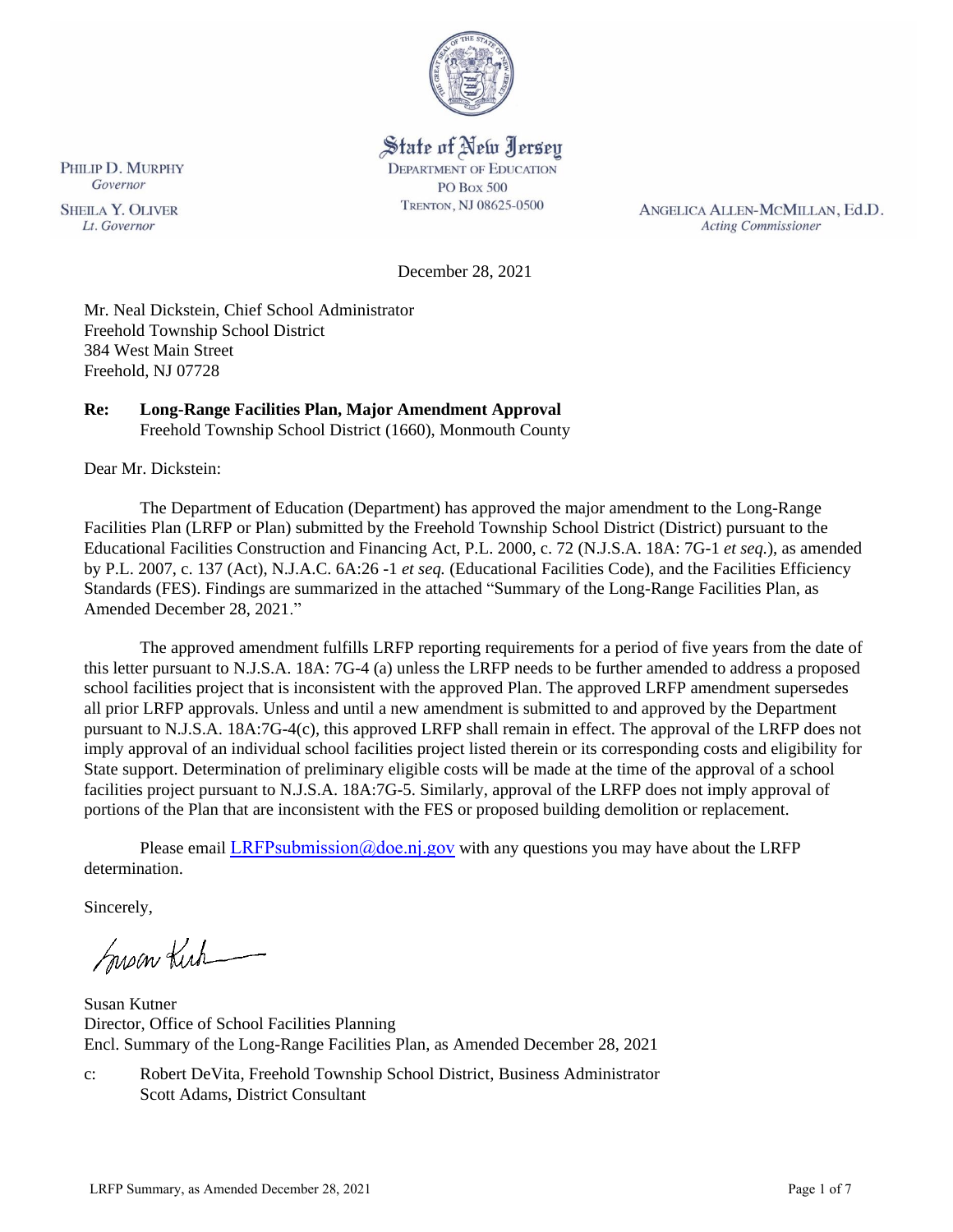# **Freehold Township School District (1660) Summary of the Long-Range Facilities Plan, as Amended December 28, 2021**

The Department of Education (Department) has completed its review of the major amendment to the Long-Range Facilities Plan (LRFP or Plan) submitted by the Freehold Township School District (District) pursuant to the Educational Facilities Construction and Financing Act, P.L. 2000, c. 72 (N.J.S.A. 18A: 7G-1 *et seq.*), as amended by P.L. 2007, c. 137 (Act), N.J.A.C. 6A:26-1 et seq. (Educational Facilities Code), and the Facilities Efficiency Standards (FES).

The following provides a summary of the District's approved amended LRFP. The summary is based on the standards set forth in the Act, the Educational Facilities Code, the FES, District-reported information in the Department's LRFP reporting system, and supporting documentation. The referenced reports in *italic* text are standard reports available on the Department's LRFP website.

## **1. Inventory Overview**

The District is classified as a Regular Operating District (ROD) for funding purposes. It provides services for students in grades PK-8.

The District identified existing and proposed schools, sites, buildings, rooms, and site amenities in its LRFP. Table 1 lists the number of existing and proposed district schools, sites, and buildings. Detailed information can be found in the *School Asset Inventory Report* and the *Site Asset Inventory Report.*

**As directed by the Department, school facilities projects that have received initial approval by the Department and have been approved by the voters, if applicable, are represented as "existing" in the LRFP.** Approved projects that include new construction and/or the reconfiguration/reassignment of existing program space are as follows: n/a.

| Category                                     | <b>Existing</b> | <b>Proposed</b> |
|----------------------------------------------|-----------------|-----------------|
| Number of Schools (assigned DOE school code) |                 |                 |
| Number of School Buildings <sup>1</sup>      |                 |                 |
| Number of Non-School Buildings <sup>2</sup>  |                 |                 |
| Number of Vacant Buildings                   |                 |                 |
| Number of Sites                              |                 |                 |

#### **Table 1: Number of Schools, School Buildings, and Sites**

Based on the existing facilities inventory submitted by the District:

- **•** Schools using leased buildings (short or long-term):  $n/a$
- Schools using temporary classroom units (TCUs), excluding TCUs supporting construction: n/a
- $\blacksquare$  Vacant/unassigned school buildings:  $n/a$

*<sup>1</sup>* Includes district-owned buildings and long-term leases serving students in district-operated programs

 $2$  Includes occupied district-owned buildings not associated with a school, such as administrative buildings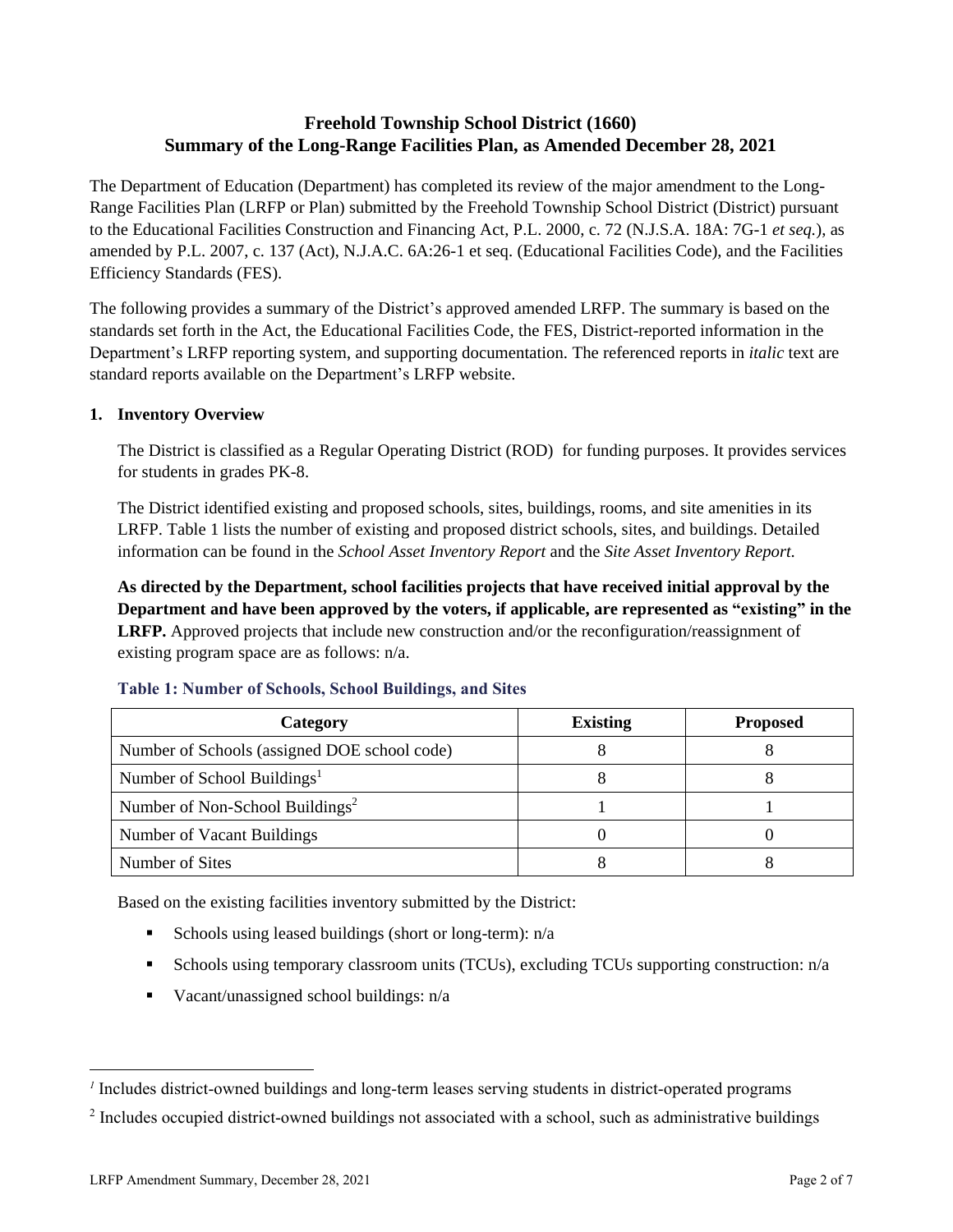## **Findings:**

The Department has determined that the proposed inventory is adequate for approval of the District's LRFP amendment. However, the LRFP determination does not imply approval of an individual school facilities project listed within the LRFP; the District must submit individual project applications for project approval.

# **2. District Enrollments**

The District determined the number of students, or "proposed enrollments," to be accommodated for LRFP planning purposes on a district-wide basis and in each school.

The Department minimally requires the submission of a standard cohort-survival projection using historic enrollment data from the Application for School State Aid (ASSA) or NJ Smart. The cohort-survival method projection method forecasts future students based upon the survival of the existing student population as it moves from grade to grade. A survival ratio of less than 1.00 indicates a loss of students, while a survival ratio of more than 1.00 indicates the class size is increasing. For example, if a survival ratio tracking first to second grade is computed to be 1.05, the grade size is increasing by 5% from one year to the next. The cohort-survival projection methodology works well for communities with stable demographic conditions. Atypical events impacting housing or enrollments, such as an economic downturn that halts new housing construction or the opening of a charter or private school, typically makes a cohort-survival projection less reliable.

## **Proposed enrollments are based on a standard cohort-survival enrollment projection.**

Adequate supporting documentation was submitted to the Department to justify the proposed enrollments. Table 2 provides a comparison of existing and projected enrollments. All totals include special education students.

|                              | <b>Existing Enrollments</b> | <b>District Proposed Enrollments</b> |
|------------------------------|-----------------------------|--------------------------------------|
| <b>Grades</b>                | 2020-21                     | 2025-26                              |
| PK (excl. private providers) | 77                          | 107                                  |
| Grades K to 5                | 2,158                       | 1.995                                |
| Grades 6 to 8                | 1,329                       | 1,127                                |
| Grades 9 to 12               |                             | 0                                    |
| <b>Totals PK to 12</b>       | 3,564                       | 3,229                                |

# **Table 2: Enrollments**

## **Findings:**

The Department has determined the District's proposed enrollments to be acceptable for approval of the District's LRFP amendment. The Department will require a current enrollment projection at the time an application for a school facilities project is submitted incorporating the District's most recent enrollments in order to verify that the LRFP's planned capacity is appropriate for the updated enrollments.

## **3. District Practices Capacity**

Based on information provided in the room inventories, District Practices Capacity was calculated for each school building to determine whether adequate capacity is proposed for the projected enrollments based on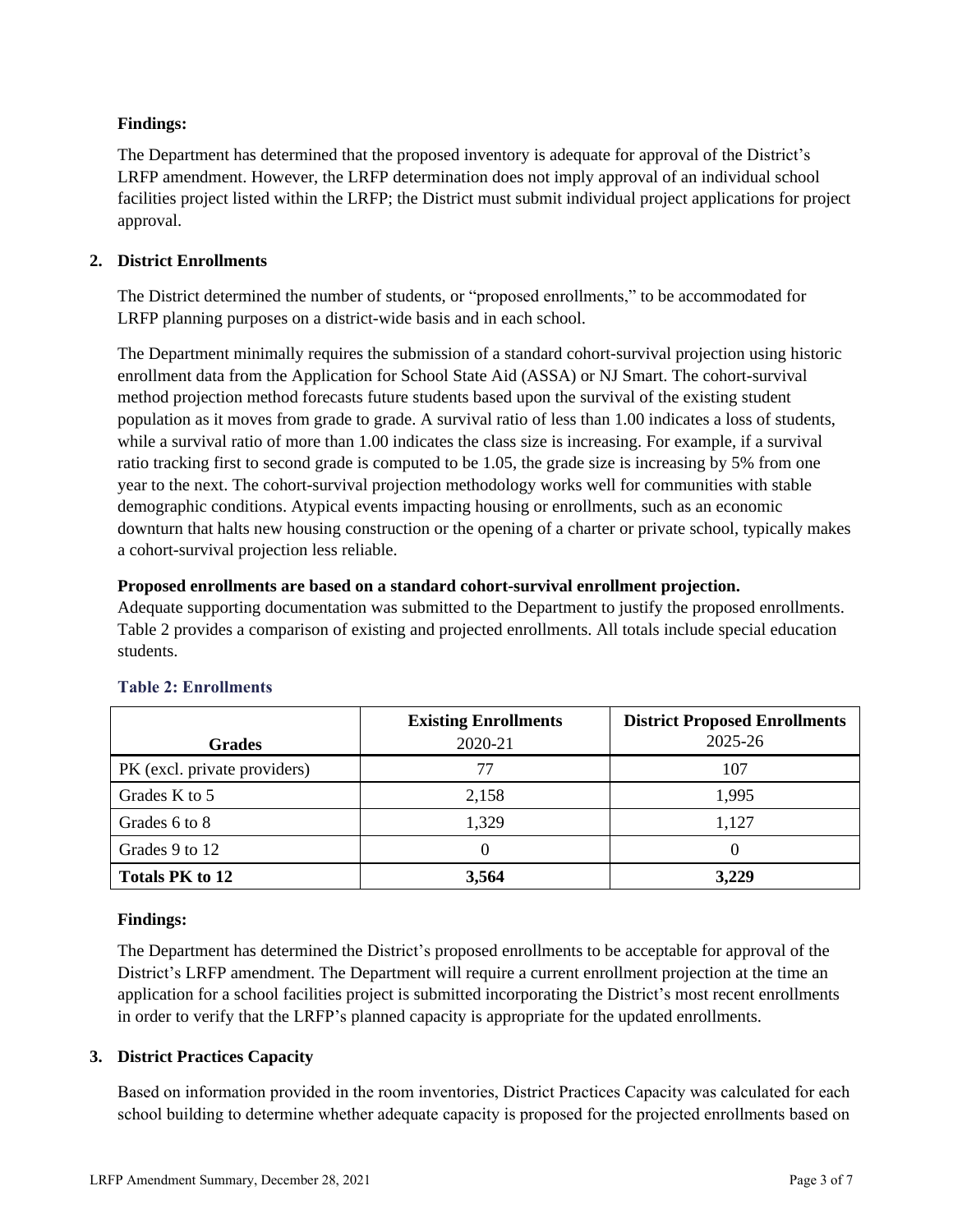district scheduling and class size practices. The capacity totals assume instructional buildings can be fully utilized regardless of school sending areas, transportation, and other operational issues. The calculations only consider district-owned buildings and long-term leases; short term leases and temporary buildings are excluded. **A capacity utilization factor of 90% for classrooms serving grades K–8 and 85% for classrooms serving grades 9–12 is applied in accordance with the FES.** No capacity utilization factor is applied to preschool classrooms.

In certain cases, districts may achieve adequate District Practices Capacity to accommodate enrollments but provide inadequate square feet per student in accordance with the FES, resulting in educational adequacy issues and "Unhoused Students." Unhoused students are considered in the "Functional Capacity" calculations used to determine potential State support for school facilities projects and are analyzed in Section 4.

Table 3 provides a summary of proposed enrollments and existing and proposed District-wide capacities. Detailed information can be found in the LRFP website reports titled *FES and District Practices Capacity Report, Existing Rooms Inventory Report, and Proposed Rooms Inventory Report.*

| <b>Grades</b>              | <b>Proposed</b><br><b>Enrollments</b> | <b>Existing</b><br><b>District</b><br><b>Practices</b><br>Capacity | <b>Existing</b><br>Deviation* | <b>Proposed</b><br><b>District</b><br><b>Practices</b><br>Capacity | <b>Proposed</b><br>Deviation* |
|----------------------------|---------------------------------------|--------------------------------------------------------------------|-------------------------------|--------------------------------------------------------------------|-------------------------------|
| Elementary (PK to 5)       | 2,102                                 | 2,066.40                                                           | $-35.06$                      | 2,066.40                                                           | $-35.06$                      |
| Middle $(6 \text{ to } 8)$ | 1,127                                 | 1,140.30                                                           | 13.30                         | 1,140.30                                                           | 13.30                         |
| High $(9 \text{ to } 12)$  | $\theta$                              | 0.00                                                               | 0.00                          | 0.00                                                               | 0.00                          |
| <b>District Totals</b>     | 3,229                                 | 3,206.70                                                           | $-22.30$                      | 3,206.70                                                           | $-22.30$                      |

## **Table 3: District Practices Capacity Analysis**

*\** Positive numbers signify surplus capacity; negative numbers signify inadequate capacity. Negative values for District Practices capacity are acceptable for approval if proposed enrollments do not exceed 100% capacity utilization.

Considerations:

- Based on the proposed enrollments and existing room inventories, the District is projected to have inadequate capacity for the following grade groups, assuming all school buildings can be fully utilized (100% capacity utilization): n/a
- Adequate justification has been provided by the District if the proposed capacity for a school significantly deviates from the proposed enrollments. Generally, surplus capacity is acceptable for LRFP approval if additional capacity is not proposed through new construction.

## **Findings:**

The Department has determined that proposed District capacity, in accordance with the proposed enrollments, is adequate for approval of the District's LRFP amendment. The Department will require a current enrollment projection at the time an application for a school facilities project is submitted, incorporating the District's most recent Fall Enrollment Report, in order to verify that the LRFP's planned capacity meets the District's updated enrollments.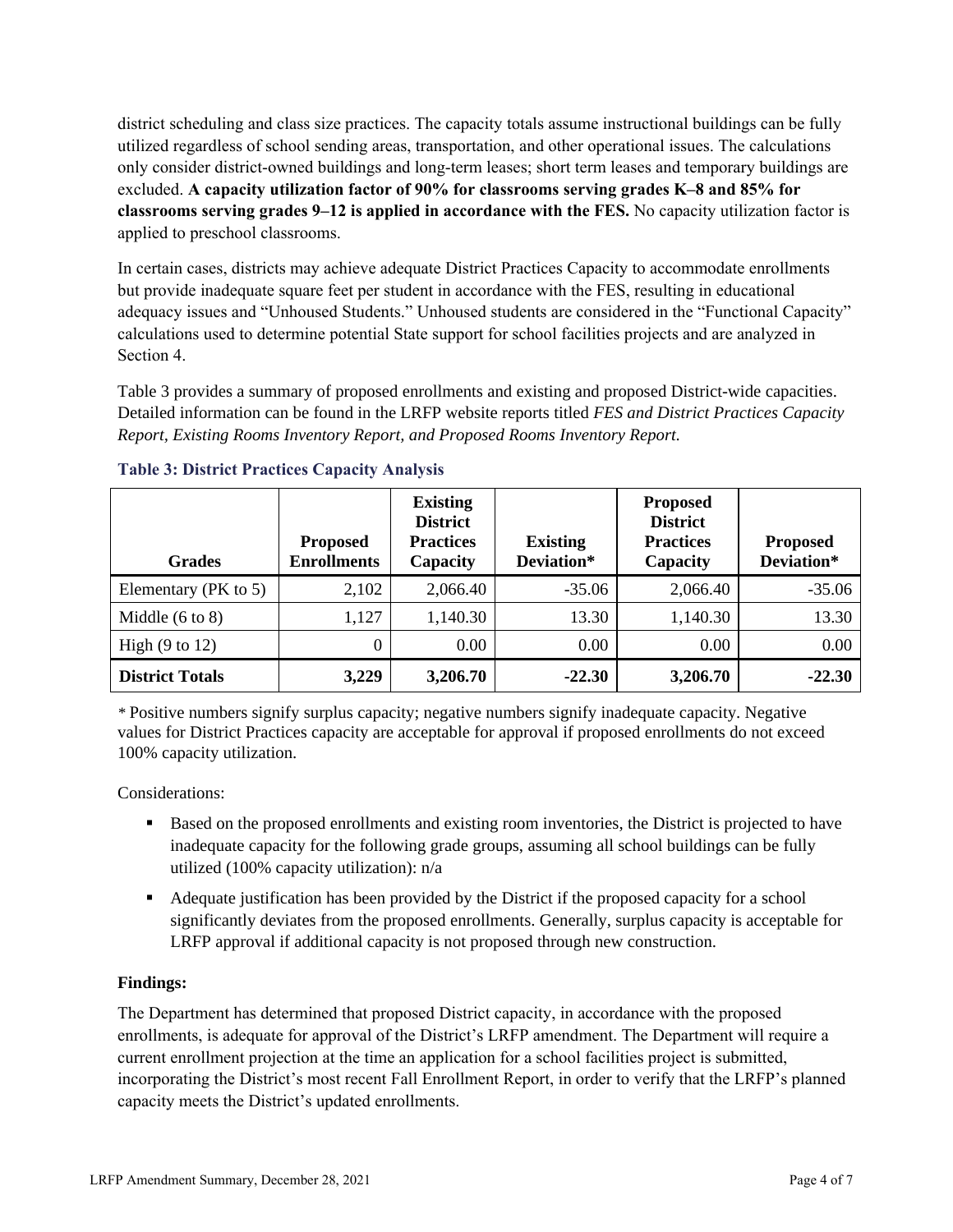#### **4. New Construction Funding Eligibility**

*Functional Capacity* was calculated and compared to the proposed enrollments to provide a **preliminary estimate** of Unhoused Students and new construction funding eligibility. At this time, all proposed enrollments, including preschool, are considered eligible for funding. **A final determination will be made at the time of project application approval.**

*Functional Capacity* is the adjusted gross square footage of a school building *(total gross square feet minus excluded space)* divided by the minimum area allowance per full-time equivalent student for the grade level contained therein. *Unhoused Students* is the number of students projected to be enrolled in the District that exceeds the Functional Capacity of the District's schools pursuant to N.J.A.C. 6A:26-2.2(c). *Excluded Square Feet* includes (1) square footage exceeding the FES for any pre-kindergarten, kindergarten, general education, or self-contained special education classroom; (2) grossing factor square footage *(corridors, stairs, mechanical rooms, etc.)* that exceeds the FES allowance, and (3) square feet proposed to be demolished or discontinued from use. Excluded square feet may be revised during the review process for individual school facilities projects.

Table 4 provides a preliminary assessment of the Functional Capacity, Unhoused Students, and Estimated Maximum Approved Area for Unhoused Students for each FES grade group. The calculations exclude temporary facilities and short-term leased buildings. School buildings proposed for whole or partial demolition or reassignment to a non-school use are excluded from the calculations pending project application review. If a building is proposed to be reassigned to a different school, the square footage is applied to the proposed grades after reassignment. Buildings that are not assigned to a school are excluded from the calculations. Detailed information concerning the calculations can be found in the *Functional Capacity and Unhoused Students Report* and the *Excluded Square Footage Report.*

| Category                                     | PK/K to 5 | 6 to 8   | 9 to 12  | <b>Total</b> |
|----------------------------------------------|-----------|----------|----------|--------------|
| Eligible PK/K-12 Proposed Enrollments        | 2,102     | 1,127    | 0        |              |
| FES Area Allowance (SF/student)              | 125.00    | 134.00   | 151.00   |              |
| <b>Prior to Completion of Proposed Work:</b> |           |          |          |              |
| <b>Existing Gross Square Feet</b>            | 373,592   | 213,465  | $\Omega$ | 587,057      |
| <b>Adjusted Gross Square Feet</b>            | 365,555   | 210,581  | $\Omega$ | 576,136      |
| <b>Adjusted Functional Capacity</b>          | 2,924.44  | 1,571.50 | 0.00     |              |
| <b>Unhoused Students</b>                     | 0.00      | 0.00     | 0.00     |              |
| Est. Max. Area for Unhoused Students         | 0.00      | 0.00     | 0.00     |              |
| <b>After Completion of Proposed Work:</b>    |           |          |          |              |
| Gross Square Feet                            | 373,592   | 213,465  | $\theta$ | 587,057      |
| New Gross Square Feet                        | $\Omega$  | $\theta$ | $\Omega$ | $\theta$     |
| <b>Adjusted Gross Square Feet</b>            | 365,555   | 210,581  | $\Omega$ | 576,136      |
| <b>Functional Capacity</b>                   | 2,924.44  | 1,571.50 | 0.00     |              |
| <b>Unhoused Students after Construction</b>  | 0.00      | 0.00     | 0.00     |              |
| Est. Max. Area Remaining                     | 0.00      | 0.00     | 0.00     |              |

#### **Table 4: Estimated Maximum Approved Area for Unhoused Students**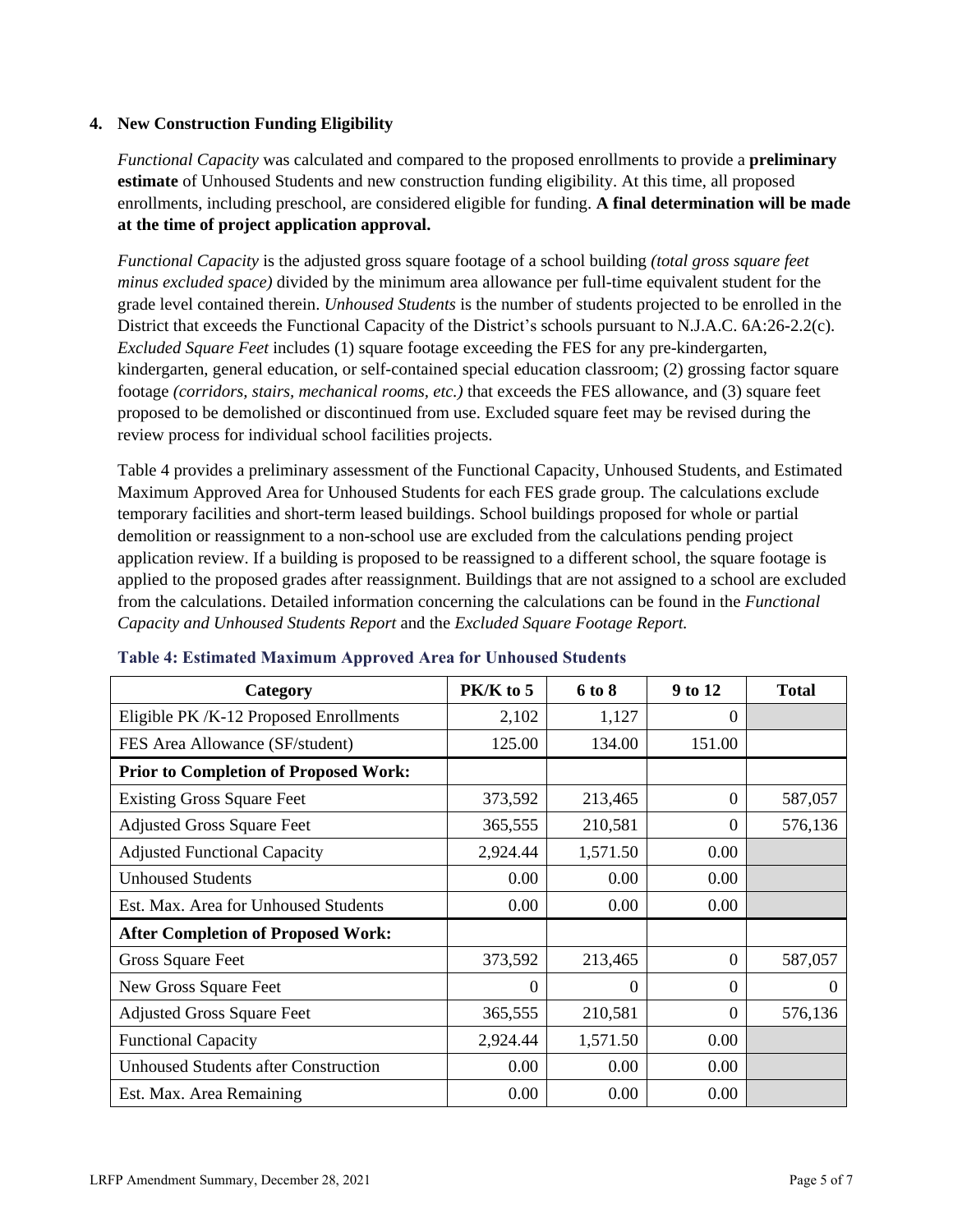Facilities used for non-instructional or non-educational purposes are ineligible for State support under the Act. However, projects for such facilities shall be reviewed by the Department to determine whether they are consistent with the District's LRFP and whether the facility, if it is to house students (full or part time) conforms to educational adequacy requirements. These projects shall conform to all applicable statutes and regulations.

Estimated costs represented in the LRFP by the District are for capital planning purposes only. The estimates are not intended to represent preliminary eligible costs or final eligible costs of approved school facilities projects.

Considerations:

- **•** The District does not have approved projects pending completion, as noted in Section 1, that impact the Functional Capacity calculations.
- The Functional Capacity calculations *exclude* square feet proposed for demolition or discontinuation for the following FES grade groups and school buildings pending a feasibility study and project review: n/a.
- Based on the preliminary assessment, the District has Unhoused Students prior to the completion of proposed work for the following FES grade groups: n/a.
- New construction is proposed for the following FES grade groups: n/a.
- Proposed new construction exceeds the estimated maximum area allowance for Unhoused Students prior to the completion of the proposed work for the following grade groups: n/a.
- **•** The District, based on the preliminary LRFP assessment, will not have Unhoused Students after completion of the proposed LRFP work. If the District is projected to have Unhoused Students, adequate justification has been provided to confirm educational adequacy in accordance with Section 6 of this determination.

## **Findings:**

Functional Capacity and Unhoused Students calculated in the LRFP are preliminary estimates. Preliminary Eligible Costs (PEC) and Final Eligible Costs (FEC) will be included in the review process for specific school facilities projects. A feasibility study undertaken by the District is required if building demolition or replacement is proposed per N.J.A.C. 6A:26-2.3(b)(10).

## **5. Proposed Work**

The District assessed program space, capacity, and physical plant deficiencies to determine corrective actions. Capital maintenance, or *"system actions,"* address physical plant deficiencies due to operational, building code, and /or life cycle issues. Inventory changes, or *"inventory actions,*" add, alter, or eliminate sites, site amenities, buildings, and/or rooms.

The Act (N.J.S.A. 18A:7G-7b) provides that all school facilities shall be deemed suitable for rehabilitation unless a pre-construction evaluation undertaken by the District demonstrates to the satisfaction of the Commissioner that the structure might pose a risk to the safety of the occupants even after rehabilitation or that rehabilitation is not cost-effective. Pursuant to N.J.A.C. 6A:26-2.3(b)(10), the Commissioner may identify school facilities for which new construction is proposed in lieu of rehabilitation for which it appears from the information presented that new construction is justified, provided, however, that for such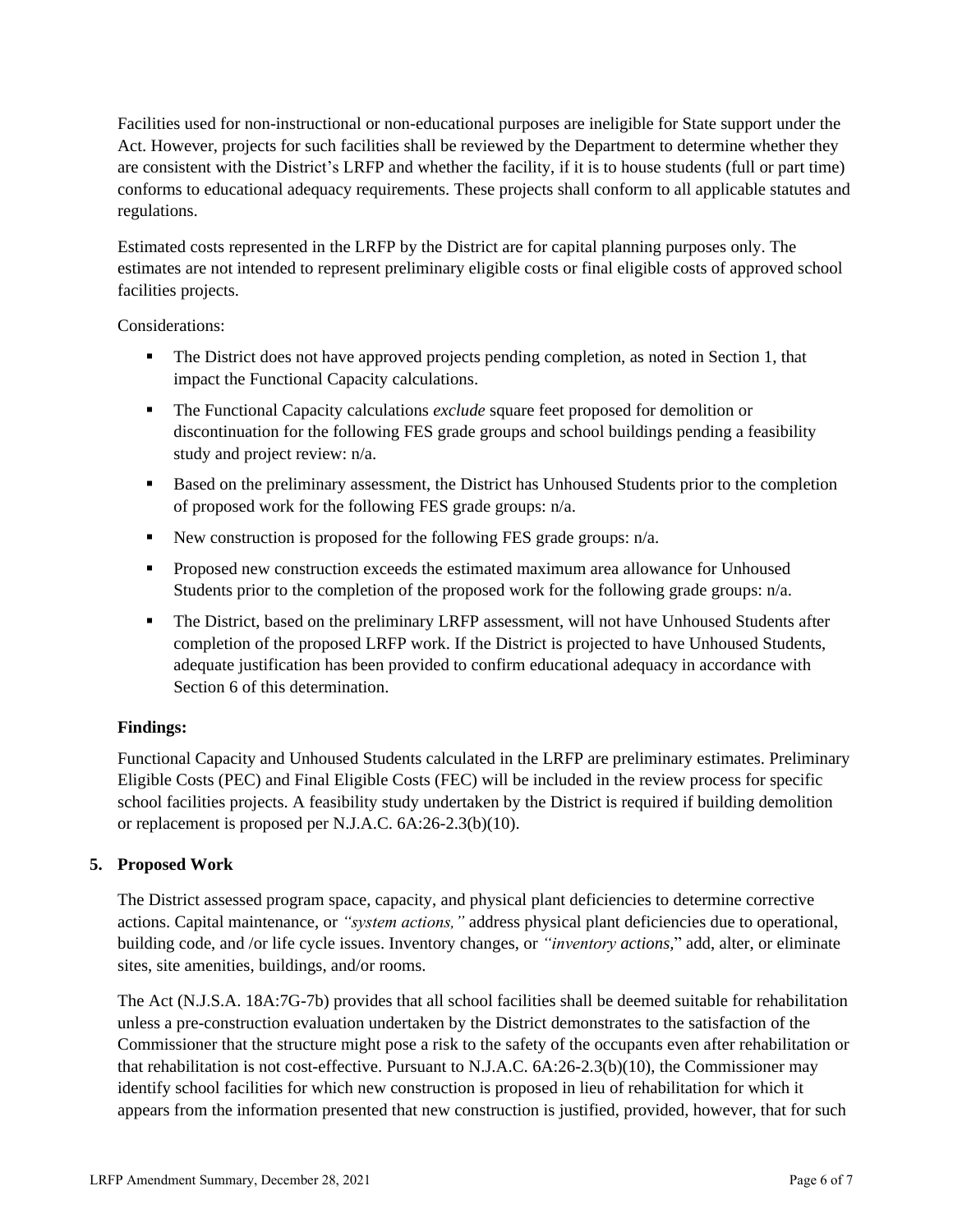school facilities so identified, the District must submit a feasibility study as part of the application for the specific school facilities project. The cost of each proposed building replacement is compared to the cost of additions or rehabilitation required to eliminate health and safety deficiencies and to achieve the District's programmatic model.

Table 5 lists the scope of work proposed for each school based on the building(s) serving their student population. Proposed inventory changes are described in the LRFP website reports titled *"School Asset Inventory Report and "Proposed Room Inventory Report."* Information concerning proposed systems work, or capital maintenance can be found in the "LRFP Systems Action Summary Report."

With the completion of the proposed work, the following schools are proposed to be eliminated: n/a; the following schools are proposed to be added: n/a.

| <b>Proposed Scope of Work</b>                                                                  | <b>Applicable Schools</b>                                                                                                                                          |
|------------------------------------------------------------------------------------------------|--------------------------------------------------------------------------------------------------------------------------------------------------------------------|
| <b>Renovation only</b> (no new construction)                                                   |                                                                                                                                                                    |
| System actions only (no inventory actions)                                                     | Applegate ES (021); Barkalow MS (023);<br>Eisenhower MS (024); ECC (070); Catena<br>ES (020); Donovan ES (026); Errickson ES<br>$(025)$ ; West Freehold ES $(030)$ |
| Existing inventory actions only (no systems actions)                                           | n/a                                                                                                                                                                |
| Systems and inventory changes                                                                  | n/a                                                                                                                                                                |
| <b>New construction</b>                                                                        |                                                                                                                                                                    |
| Building addition only (no systems actions)                                                    | n/a                                                                                                                                                                |
| Renovation and building addition (system, existing<br>inventory, and new construction actions) | n/a                                                                                                                                                                |
| New building on existing site                                                                  | n/a                                                                                                                                                                |
| New building on new or expanded site                                                           | n/a                                                                                                                                                                |
| Site and building disposal (in addition to above scopes)                                       |                                                                                                                                                                    |
| Partial building demolition                                                                    | n/a                                                                                                                                                                |
| Whole building demolition                                                                      | n/a                                                                                                                                                                |
| Site and building disposal or discontinuation of use                                           | n/a                                                                                                                                                                |

#### **Table 5: School Building Scope of Work**

#### **Findings:**

The Department has determined that the proposed work is adequate for approval of the District's LRFP amendment. However, Department approval of proposed work in the LRFP does not imply the District may proceed with a school facilities project. The District must submit individual project applications with cost estimates for Department project approval. Both school facilities project approval and other capital project review require consistency with the District's approved LRFP.

## **6. Proposed Room Inventories and the Facilities Efficiency Standards**

The District's proposed school buildings were evaluated to assess general educational adequacy in terms of compliance with the FES area allowance pursuant to N.J.A.C. 6A:26-2.2 and 2.3.